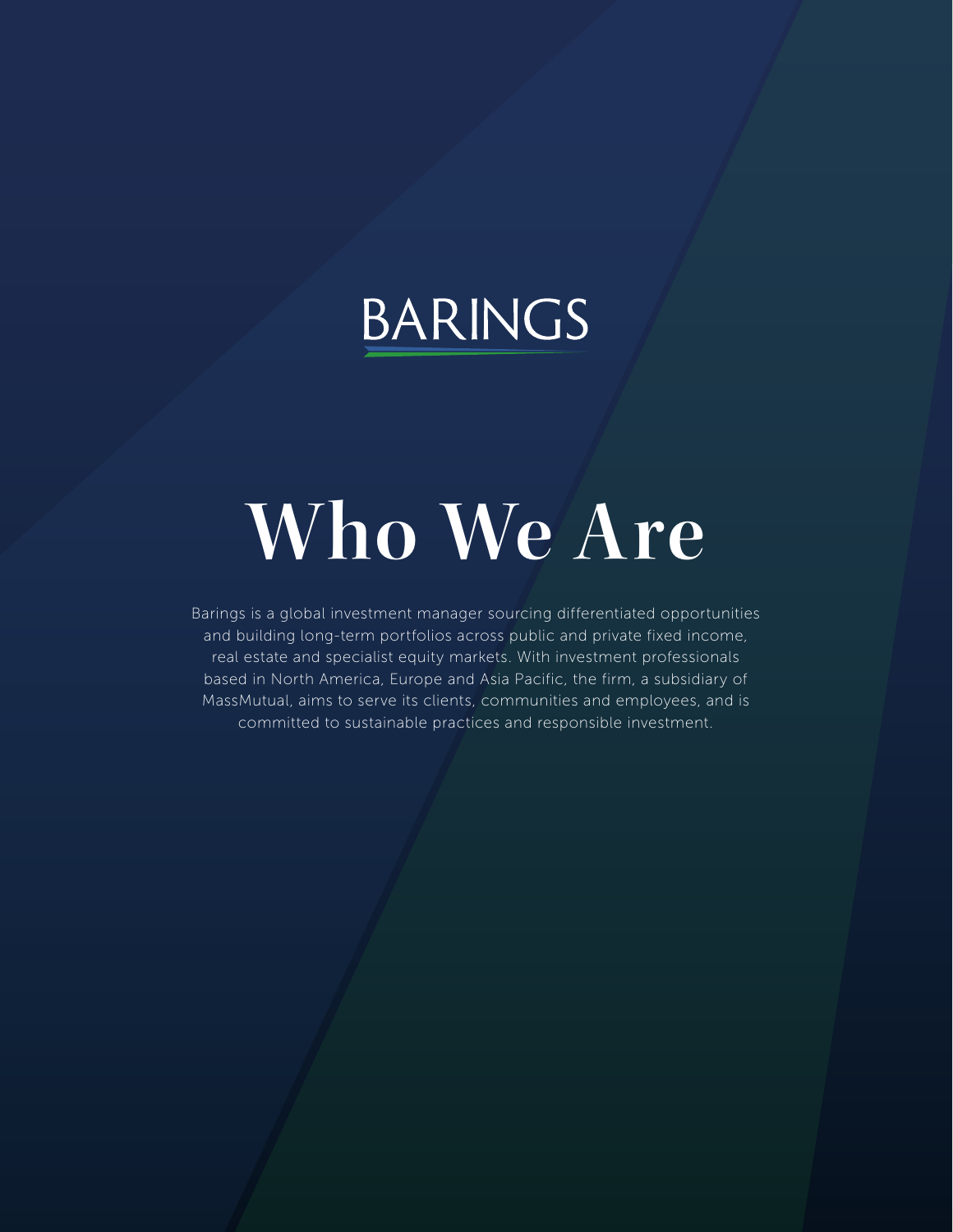### **Barings Overview**

### \$371+ B

ASSETS UNDER MANAGEMENT

### 1,200+

EXTERNAL CLIENTS

### PROFESSIONALS GLOBALLY 1,800+

### **Our Global Reach**

Our global footprint gives us a broad perspective and the ability to truly partner with our clients to invest across North America, Europe and Asia Pacific.

Global Headquarters  $\bullet$  Investment Offices  $\blacktriangle$  Other Locations

### **External AUM by Region**<sup>1</sup>



AMERICAS 38%

ASIA PACIFIC 31%

EUROPE & MIDDLE EAST 31%

1. Includes third party, external AUM only.

All figures are as of March 31, 2022 unless otherwise indicated. Assets shown are denominated in USD. Percentages may not equal 100 due to rounding.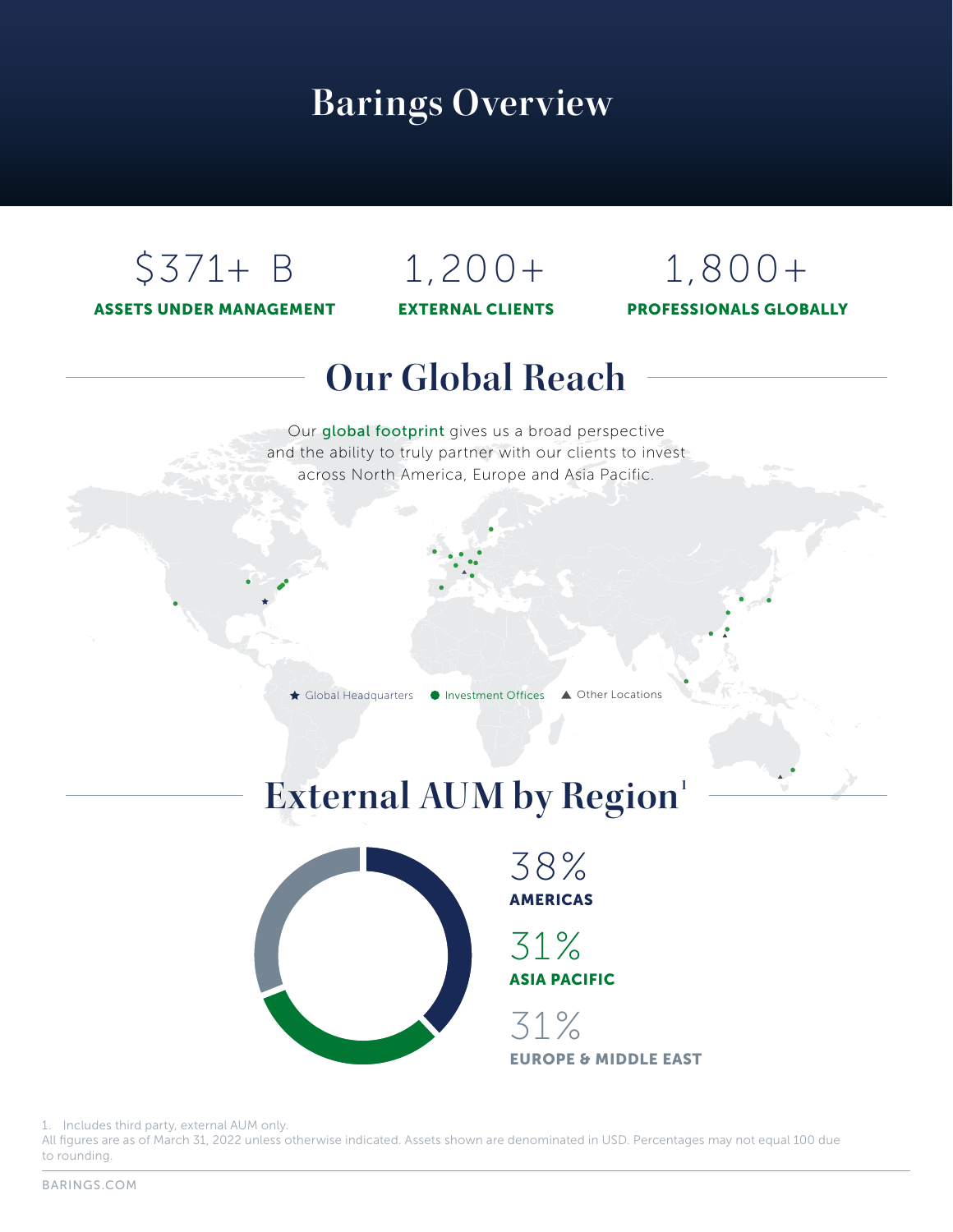### **Global Investment Capabilities**

Barings leverages its depth and breadth of expertise across public and private markets to help meet our clients' evolving investment needs.

### **Public**

#### PUBLIC FIXED INCOME1

Provides access to strategies ranging from investment grade to high yield across developed and emerging markets

> INVESTMENT GRADE \$110.5 B AUM

HIGH YIELD BONDS & LOANS<sup>3</sup> \$61.0 B AUM

> STRUCTURED CREDIT \$22.7 B AUM

GLOBAL SOVEREIGN DEBT & CURRENCIES \$15.8 B AUM

#### PUBLIC EQUITIES & MULTI ASSET2

Aims to deliver superior risk-adjusted returns through fundamental analysis and high-conviction, high-active share solutions

> GLOBAL & INTERNATIONAL EQUITIES \$3.3 B AUM

EMERGING MARKETS EQUITIES \$7.4 B AUM

> SMALL CAP EQUITIES \$3.3 B AUM

> > MULTI ASSET \$2.6 B AUM

#### CAPITAL SOLUTIONS4

\$0.8 B AUM

Offers a diverse range of private debt financing solutions by partnering with our broad industry network

> GLOBAL PRIVATE FINANCE \$35.9 B AUM

INFRASTRUCTURE & PRIVATE PLACEMENTS \$42.6 B AUM

## **Private**

Provides a broad spectrum of solutions across private real estate debt and equity

#### REAL ESTATE DEBT6 \$29.2 B AUM

REAL ESTATE EQUITY \$17.4 B AUM

#### PRIVATE CREDIT **REAL ESTATE<sup>5</sup> PRIVATE EQUITY**<sup>5</sup>

Leverages our global presence in an effort to identify unique riskadjusted return opportunities

#### DIRECT PRIVATE EQUITY \$2.6 B AUM

FUNDS & CO-INVESTMENTS \$5.3 B AUM

### MULTI STRATEGY

Utilize our expansive asset market coverage to offer solutions such as income, target return and absolute return

1. Excludes the Korean fixed income strategy totaling \$1.6 billion in AUM.

- 2. Excludes the Korean domestic equities strategy, which has \$9.5 billion in AUM and other equities of \$0.1 billion.
- 3. Includes the EM Corporate Debt strategy, which has \$5.9 billion in AUM.
- 4. Represents dedicated capital solutions accounts and does not include assets managed in other cross-platform portfolios.

5. Projected AUM figures.

6. Includes real estate debt assets that are managed as part of affiliated fixed income portfolios.

All figures are as of March 31, 2022 unless otherwise indicated. Assets shown are denominated in USD.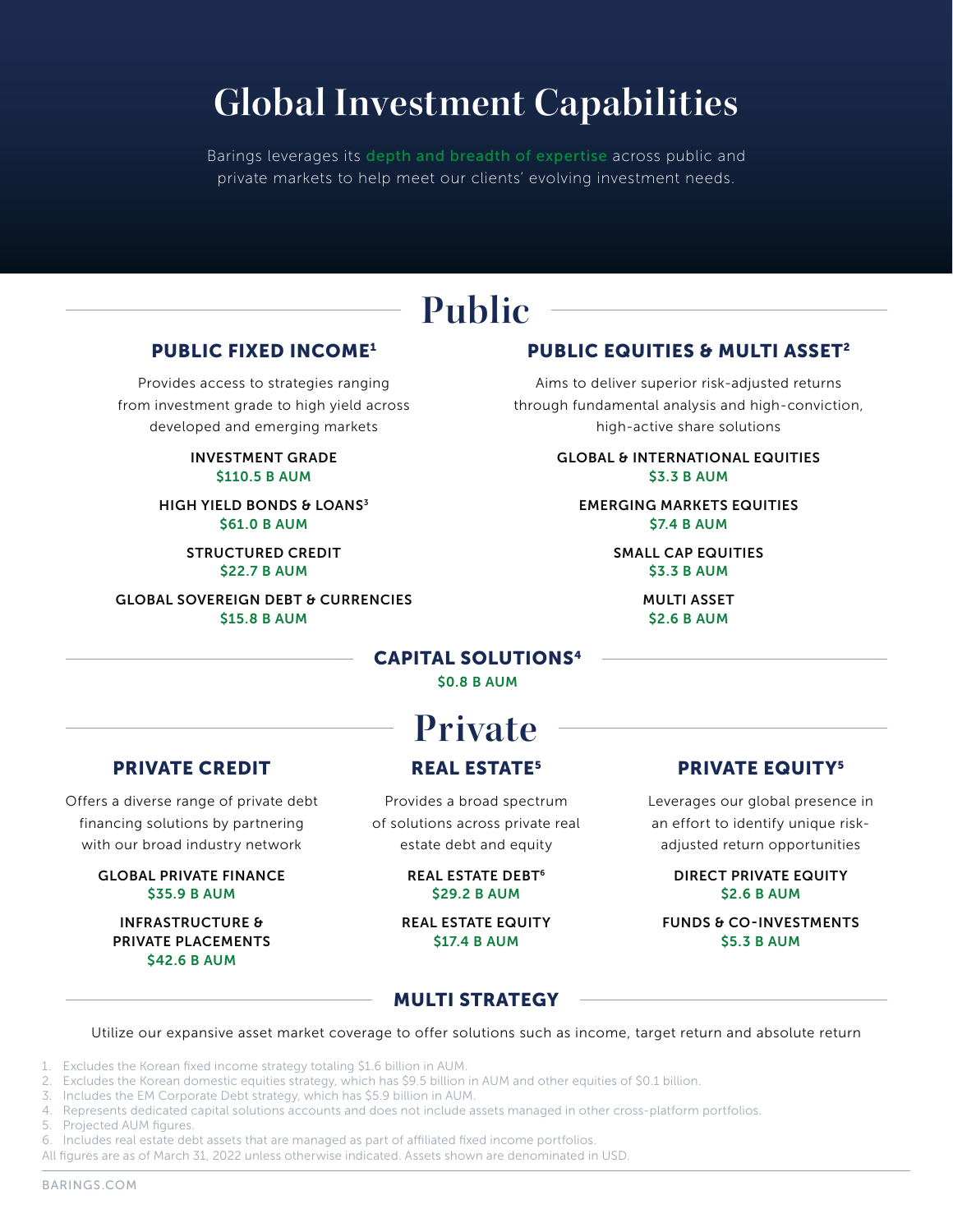### **Investing in Lasting Change, Together**

#### WE ARE DELIBERATE IN OUR DIRECTION, PARTNERSHIPS AND DECISION MAKING TO ACHIEVE LONG-TERM, LASTING CHANGE

#### ESG INTEGRATION

We integrate environmental, social and governance information into our analysis and decision-making across our investment teams and business lines.



#### **STEWARDSHIP**

We are **active stewards** of the entities in which we invest; this goes hand-in-hand with our active investment approach. We believe the best way to advance change is by rewarding progress.

### CORPORATE RESPONSIBILITY

ESG is ingrained in our business activities through our corporate responsibility program. This includes our Barings Social Impact philanthropic program, as well as our focus on diversity, equity and inclusion across our business.

### OUR SUSTAINABILITY GOVERNANCE, RESOURCES AND PARTNERSHIPS



#### FORMAL GOVERNANCE

Our Sustainability Committee consists of senior business leaders and is tasked with supporting sustainability strategy execution.

Our Sustainability Working Groups focus on long-term strategic projects and regularly meet and report to the Sustainability Committee.

#### DEDICATED RESOURCES

Our dedicated resources help develop and deliver our sustainability and ESG strategy, policy, partnerships, research, training and reporting.



#### INDUSTRY PARTNERS

We are a signatory to the Principles for Responsible Investment, a member of the United Nations Global Compact and Climate Action 100+, and public supporters of the Task Force on Climate-related Financial Disclosures. We work to advance the missions of these industry partnerships.

Barings achieved a LEED gold certification for our global Charlotte headquarters, a BREEAM excellent rating for our London office, and a LEED gold certification for our Shanghai office.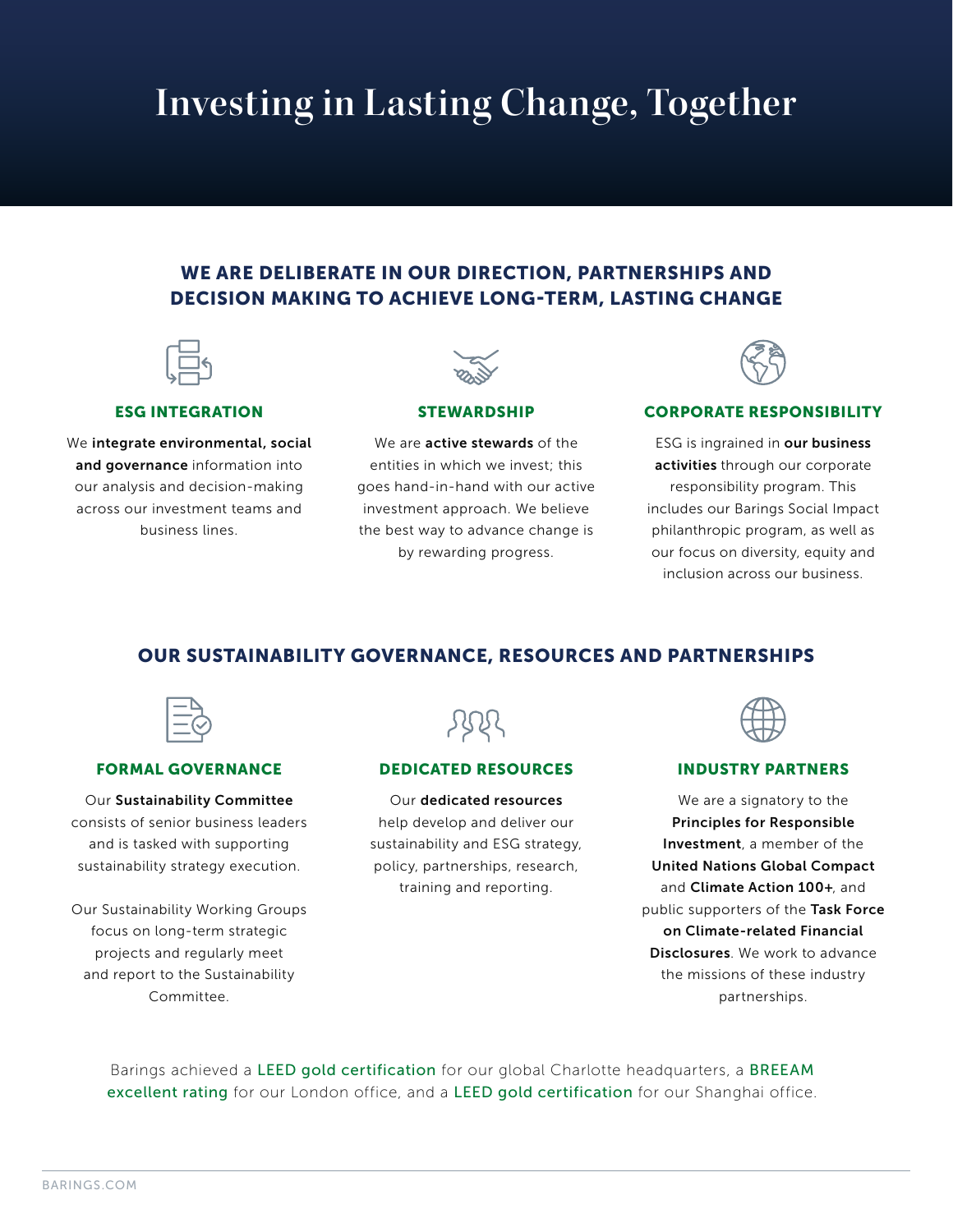### **Our Commitment to Diversity, Equity & Inclusion**

### **Mission**

To foster an equitable and inclusive environment where everyone can succeed.

#### PHILOSOPHY

The varying backgrounds, life experiences and perspectives of our people influence our approach to investing and creating culture.

#### OUR APPROACH

Outcome and impact-centered global strategy tailored to regional needs. Leaders first. Managers model. Everyone's responsible.

#### **CULTURE**

Maintain a culture of respect and integrity that prioritizes genuine interactions and courageous conversations to encourage authenticity, belonging and psychological safety.

#### PEOPLE FOCUS

Six Employee Resource Groups (ERG) support overall strategy and help build community, utilizing culture surveys and focus groups to collect qualitative data and regularly assess impact.

#### COMMUNITY IMPACT

Cross-collaboration with Barings Social Impact and other teams to effectuate broader impact for diverse communities.

Evaluate talent opportunities

PARTNERSHIPS

and gaps, and actively partner with organizations to broaden access to entry, mid- and senior-level diverse talent.